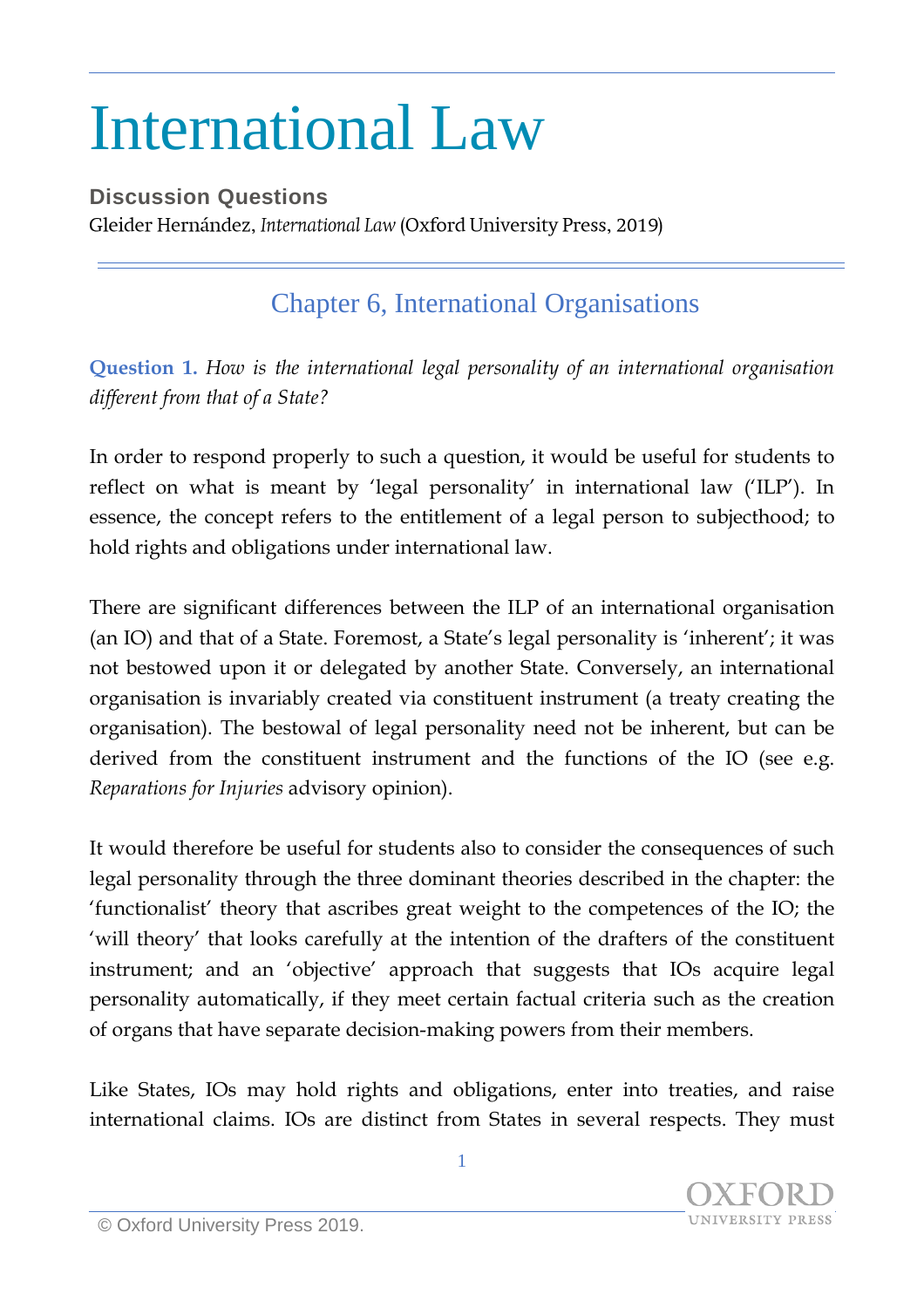capable of possessing rights and obligations separately from those of their members. However, their legal personality in domestic law operates somewhat differently. Above all, their rights and obligations are highly dependent on their constituent instrument, unlike States that are all, formally at least, juridically equal.

**Question 2.** *How can the non-members of international organisations deal with that organisation? Can they even do so at all?*

The ICJ, in the *Reparations* advisory opinion, boldly suggested that the founding States of the UN could create an 'objective' international legal person, one that required no recognition from non-member entities. The ICJ relied to a degree on a 'functionalist' approach, looking at the structure of the UN Charter and the powers attributed to the UN as indicating a necessary, if implied legal personality. It also looked at the number of States involved (the majority of States existing at the time, representing all regions, and all major powers save the defeated Axis States from World War II), but has had consequences for other international organisations.

Further examples include the European Union, also claims objective legal personality vis-à-vis non-members (Art 282 of the Lisbon Treaty) and regularly engages with non-member States on the basis that they will accept this separate international personality. In domestic jurisdictions, non-member engagement with an IO as a separate international person also exists. In *Arab Monetary Fund v Hashim*, the English High Court looked at the practice of member States to the AMF: seeing that they regarded the AMF as having international legal personality, they were prepared to recognise that legal personality in the UK, a non-member.

**Question 3.** '*Since the ICJ does not have powers of judicial review, there is no mechanism of review if the almighty Security Council acts beyond the scope of its powers (*ultra vires*)'. Discuss and analyse critically.*

It is true that the ICJ has repeatedly, across several judgments and advisory opinions (*Namibia, Lockerbie (Provisional Measures), Kosovo)* affirmed that it does not possess the power of judicial review over decisions of the Security Council. As the